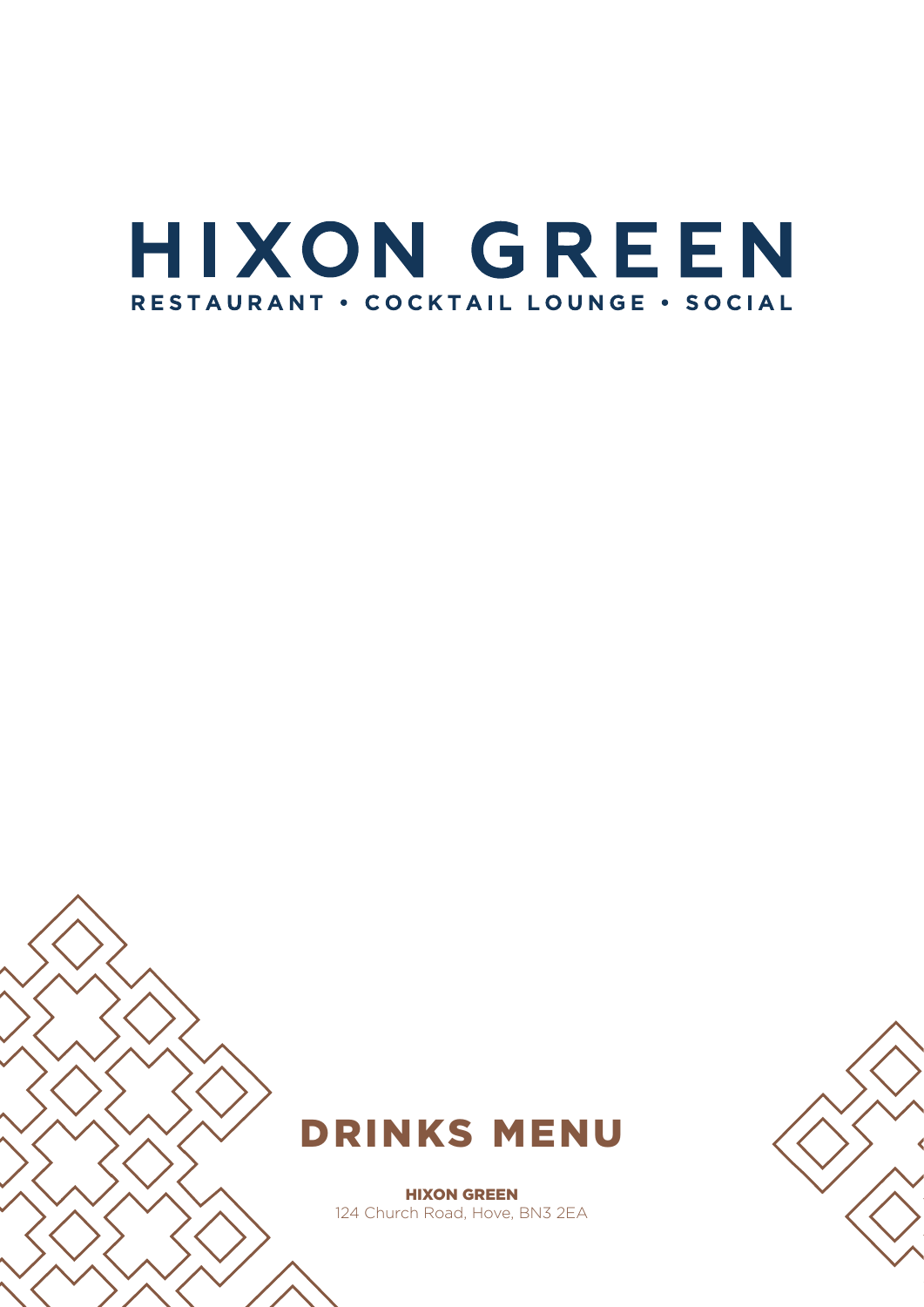# DRINKS

# COFFEE

| ESPRESSO             | $f$ 2.8 |
|----------------------|---------|
| MACCHIATO            | £2.8    |
| CORTADO              | $f$ 2.8 |
| AMERICANO            | £3.4    |
| LONG BLACK           | $f$ 2.8 |
| FLAT WHITE / LATTE   | f3.6    |
| CAPPUCCINO           | £3.6    |
| MOCHA                | £3.8    |
| CHAI LATTE           | £3.8    |
| <b>HOT CHOCOLATE</b> | £3.8    |
|                      |         |

DECAF NO CHARGE, EXTRA SHOT +£1 MILK ATLERNATIVES +50P OATLY, COCONUT, ALMOND, SOYA SYRUPS +50P ALMOND, CARAMEL, CINNAMON, HAZELNUT, VANILLA

TEA PREMIUM LOOSE TEA **ES.5** 

ENGLISH BREAKFAST STRONG ENGLISH BREAKFAST COSY CHAMOMILE ROUND THE FIRE LEMON & GINGER SPICED ORANGE EARL GREY / GREEN / WHITE SKINNY MINNY DOZY GIRL HONEY BEE BEAUTIFUL PEPPERMINT MORNING KICK

## MILKSHAKES E7.5

STRAWBERRY, BUTTER PECAN, BUBBLEGUM, BANANA, COOL MINT, BLUEBERRY, COTTON CANDY, CHOCOLATE

# SOFT DRINKS

| COCA COLA / DIET COKE                                | £3.85   |
|------------------------------------------------------|---------|
| SPRITE / RED BULL                                    | £3.85   |
| SAN PELLEGRINO<br>LEMON, LEMON & MINT, ORANGE        | £3.85   |
| WATER STILL/SPARKLING .75I                           | £3.85   |
| <b>JUICES</b><br>ORANGE, PINEAPPLE, CRANBERRY, APPLE | f3.5    |
| MILKSHAKES<br>PLEASE ASK FOR TODAY'S FLAVOURS        | $f$ 7.5 |

# BEER & CIDER

| CORONA 330ML                  | £5.5 |
|-------------------------------|------|
| BREWDOG ELVIS JUICE 330ML     | £5.5 |
| <b>BREWDOW PUNK IPA 330ML</b> | £5.5 |
| REKORDERLIG WILD BERRIES      | £5.5 |

25ML / 50ML

# SPIRITS

|                         | <b>LUTTL</b> / JUITL |
|-------------------------|----------------------|
| ABSOLUT VODKA           | E7 / E10             |
| TANQUERAY GIN           | E7 / E10             |
| JOHHNY WALKER RED LABEL | $E$ 7 / $E$ 10       |
| HAVANA CLUB 7 YEARS OLD | E7 / E10             |
| <b>BACARDI</b>          | E7 / E10             |
| JACK DANIFI S           | $E$ 7 / $E$ 10       |
| PREMIUM SPIRITS         | £10 / £15            |
| DELUXE SPIRITS          | £12 / £20            |
|                         |                      |
| <b>MIXERS</b>           | £1.8                 |

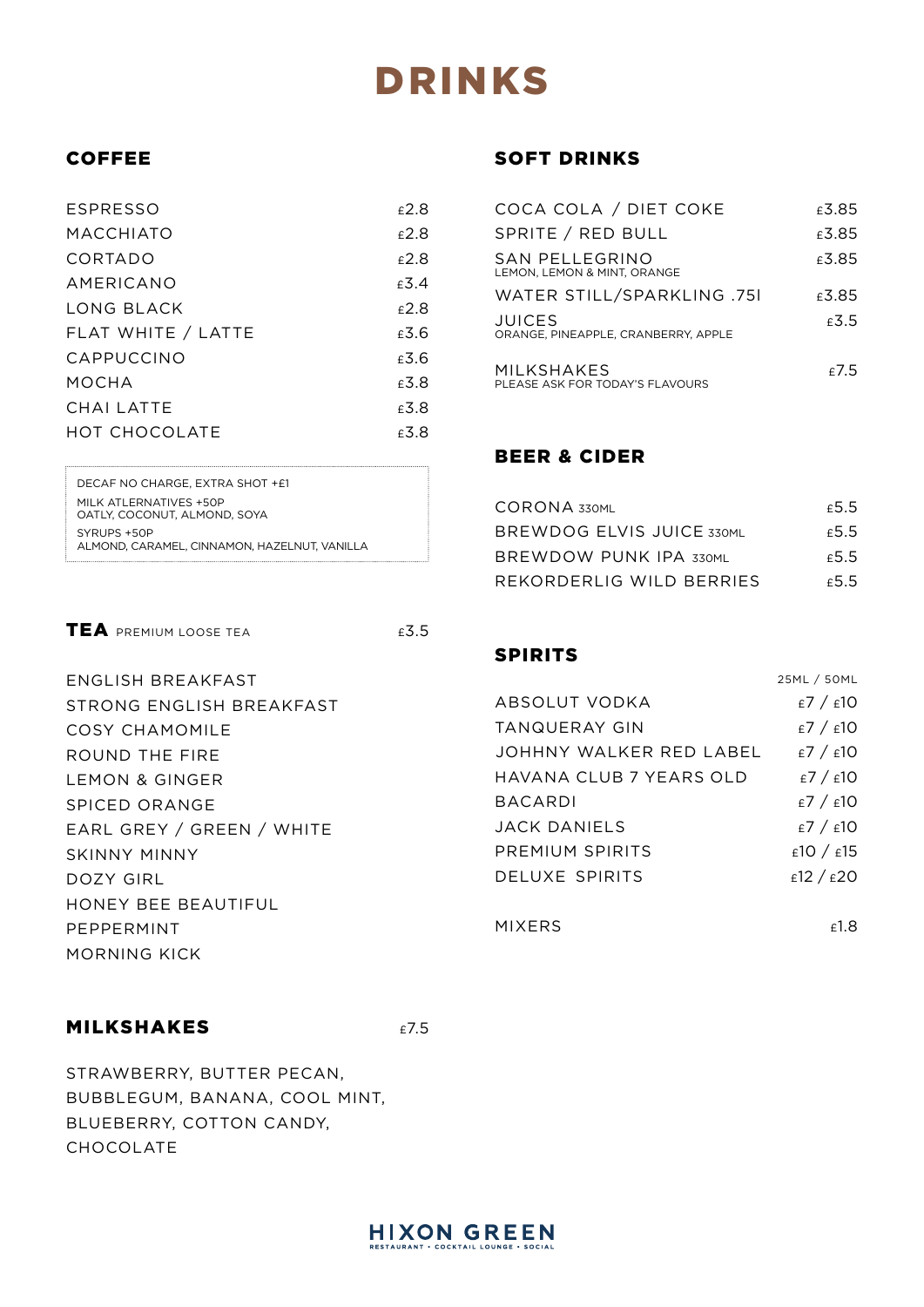# HIXON BY DAY

SERVED UNTIL 18:00

## NON ALCOHOLIC COCKTAILS  $£8$

#### SUMAC & LIME COOLER

HOMEMADE SUMAC SYRUP, LIME JUICE & SPARKLING WATER.

#### DATE & ROSE COOLER

HOMEMADE DATE & ROSE SYRUP, LIME JUICE & SPARKLING WATER.

#### SAFFRON & PEACH COOLER

HOMEMADE SAFFRON & PEACH SYRUP, LIME & SPARKLING WATER.

#### CUCUMBER & MINT PUNCH

FRESHLY PRESSED CUCUMBER BLENDED WITH FRESH MINT, APPLE JUICE, LIME ELDERFLOWER & ROSE WATER.

## **0% ICED TEAS**  $\epsilon$ **7**

#### YOUR CHOICE OF FLAVOUR

WHITE PEACH, PASSION FRUIT, RASPBERRY, SUMAC, LEMON VERBENA, STRAWBERRY, BLUEBERRY, BUTTERFLY PEA FLOWER BLOOD ORANGE, CHERRY OR MINT

## MILKSHAKES £7.5

CHOCOLATE SHAKE GARNISHED WITH WHIPPED CREAM & CHOCOLATE TRUFFLES.

VANILLA SHAKE GARNISHED WITH WHIPPED CREAM AND FLAMED MARSHMALLOWS.

**BUBBLE GUM** SHAKE GARNISHED WITH MARSHMALLOWS & FRESH MINT.

**STRAWBERRY** SHAKE GARNISHED WITH FRESH STRAWBERRY & MINT.

COTTON CANDY SHAKE GARNISHED WITH COTTON CANDY.

# LEGENDARY CLASSICS  $612$

#### DICK'S ESPRESSO MARTINI DOUG'S PORN STAR MARTINI SALVATORE'S SPICY FIFTY **A SIMPLE COMBINATION OF VODKA, KAHLUA AND ESPRESSO** CREATED BY DICK BRADSELL AT SOHO BRASSERIE, LONDON AROUND 1985 FOR A YOUNG MODEL, WHO POLITELY REQUESTED SOMETHING TO "WAKE ME UP AND F\*\*K ME UP". THE ICONIC DRINK WAS FIRST NAMED 'THE VODKA ESPRESSO', THEN BECAME THE 'ESPRESSO MARTINI' & MOST RECENTLY BECAME KNOWN AS THE 'PHARMACEUTICAL STIMULANT' AFTER DICK LISTED HIS LEGENDARY COFFEE COCKTAIL ON A DRINK MENU AT DAMIEN HIRSTS 'PHARMACY 2' CAFÉ IN LONDON. **VODKA, FRESH PASSION FRUIT, VANILLA & PROSECCO ON THE SIDE** CREATED BY DOUGLAS ANKRAH AT THE TOWNHOUSE IN KNIGHTSBRIDGE LONDON AROUND THE EARLY PART OF THE 2000'S. DOUGLAS HELPED LAY THE FOUNDATION FOR SOME OF UK'S TOP BARTENDERS TO MASTER THEIR CRAFT AT THE ATLANTIC BAR & GRILL & LAB BAR IN SOHO. **VANILLA VODKA, ELDERFLOWER CORDIAL, FRESH RED CHILI, HONEY AND LIME JUICE** CREATED BY SALVATORE CALABRESE (AKA 'THE MAESTRO') SOMETIME AROUND 2005 AT FIFTY ST. JAMES IN LONDON. THE MAESTRO CONTINUES TO INSPIRE MIXOLOGISTS AROUND THE WORLD WITH HIS DEDICATION TO THE HOSPITALITY INDUSTRY AND VAST KNOWLEDGE OF CLASSIC COCKTAILS.

## RASPBERRY & PASSION FRUIT CRUSH

RASPBERRIES, FRESH PASSION FRUIT, LIME, ELDERFLOWER CORDIAL, APPLE, CRANBERRY JUICE.

#### STRAWBERRY & SAFFRON VIRGIN COLADA

STRAWBERRIES BLENDED WITH SAFFRON & STRAWBERRY SYRUP, LIME, COCONUT MILK, PINEAPPLE POWDERED WITH SAFFRON SUGAR.

#### VIRGIN MARY

HOUSE BLEND OF TOMATO JUICE, CELERY SALT, TABASCO, WORCESTERSHIRE SAUCE, SMOKED SALT, CRACKED PEPPER AND LEMON JUICE.

## **0% ICED COFFEES £4.95**

CHOICE OF MILK DAIRY MILK, COCONUT MILK OR ALMOND MILK

CHOICE OF FLAVOURING CARAMEL, CHOCOLATE, ALMOND, SALTED CARAMEL, VANILLA, COCONUT, HAZELNUT, CINNAMON OR SUGAR FREE CARAMEL

**BLUEBERRY** SHAKE GARNISHED WITH BERRY COMPOTE AND FRESH MINT.

**BUTTER PECAN** SHAKE GARNISHED WITH HONEYCOMB AND CARAMELISED PECAN.

COOL MINT SHAKE GARNISHED WITH AFTER EIGHT CHOCOLATE AND FRESH MINT.

BANANA SHAKE GARNISHED WITH DEHYDRATED BANANAS AND CINNAMON POWDER .

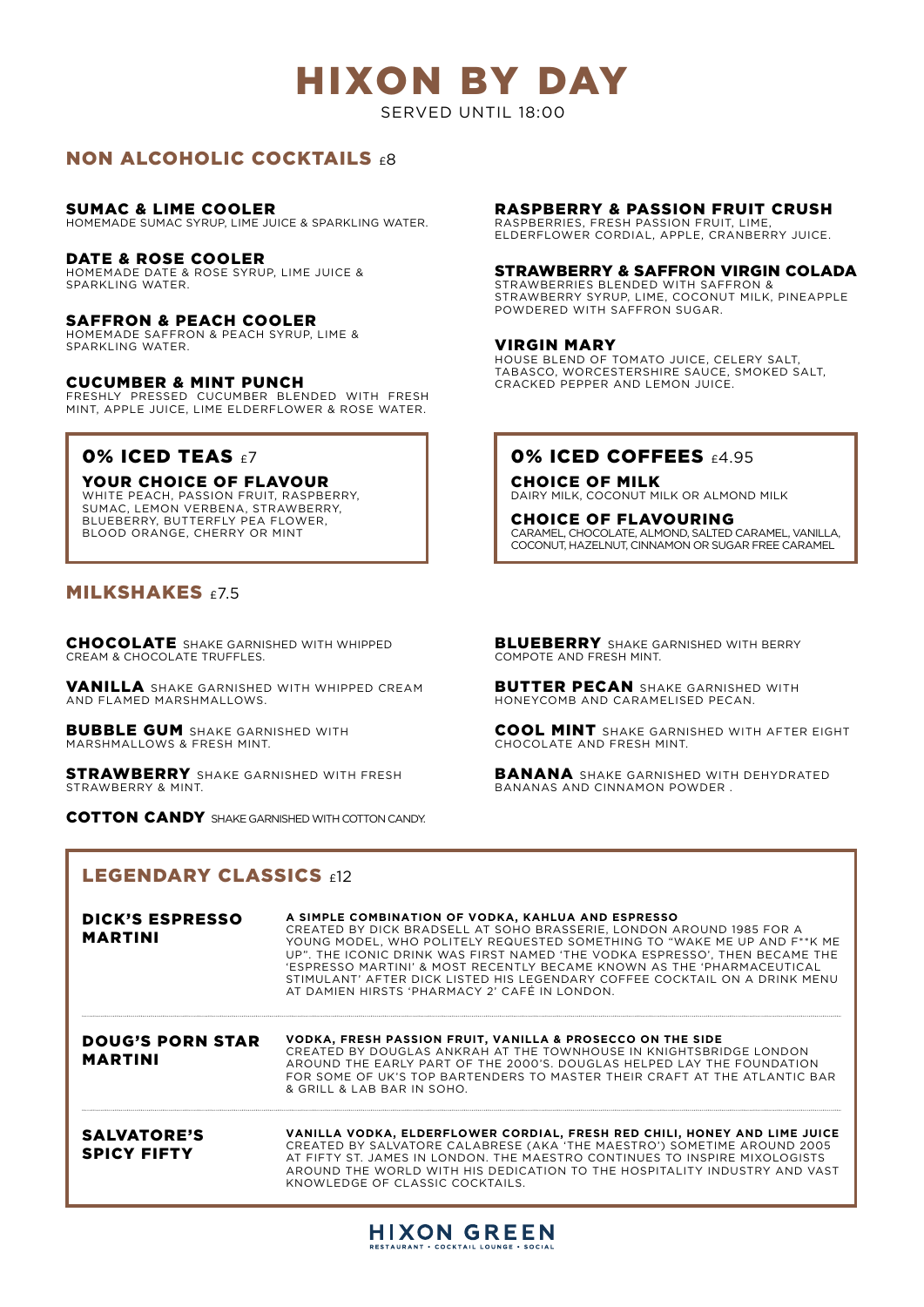SERVED UNTIL 18:00

## SPRITZ & PUNCHES  $\epsilon$ 11

## APEROL SPRITZ

APEROL, PROSECCO, SPARKLING WATER & BITTERS.

### HIXON SPRITZ

BOMBAY SAPPHIRE GIN, APEROL AND ELDERFLOWER CORDIAL TOPPED WITH PROSECCO & SPARKLING WATER

TWINKLE BOMBAY SAPPHIRE GIN, ELDERFLOWER CORDIAL & PROSECCO.

### RASPBERRY SPRING PUNCH

VODKA, CHAMBORD, RASPBERRY SYRUP, THYME, LIME JUICE, CRANBERRY JUICE & PROSECCO.

#### HOXTON PUNCH

HOXTON GIN, LEMON & LIME JUICE, BITTERS, ORGEAT, ORANGE CURACAO, APRICOT BRANDY, FRESH PASSION FRUIT, PINEAPPLE JUICE & PASSOA.

## **BELLINI'S**  $69$

PEACH BELLINI WHITE PEACH & PROSECCO.

APRICOT BELLNI APRICOT BRANDY, APRICOT PUREE & PROSECCO.

RASPBERRY BELLINI RASPBERRY, CHAMBORD & PROSECCO

STRAWBERRY BELLINI CRÈME DE FRAISE LIQUEUR, STRAWBERRY & PROSECCO.

# TALL COCKTAILS  $f12$

STRAWBERRY & BASIL LONG VODKA VODKA, STRAWBERRIES, BASIL, CHAMBORD, CRANBERRY, BLACK PEPPER & AMARANTH.

## APRICOT & PLUM WINE RAMOS FIZZ

HAKU VODKA, PLUM SAKE, APRICOT PUREE, PEACH SYRUP, LEMON JUICE, ORANGE BLOSSOM WATER, CREAM & EGG WHITE TOPPED WITH SPARKLING WATER.

## MIMOSA'S  $69$

BLOOD ORANGE MIMOSA BLOOD ORANGE SYRUP & ORANGE JUICE STIRRED WITH PROSECCO.

PASSION FRUIT & ORANGE MIMOSA APRICOT BRANDY, APRICOT PUREE & PROSECCO.

TANGERINE MIMOSA TANGERINE SYRUP & ORANGE JUICE STIRRED WITH PROSECCO.

## BLOODY MARY'S £9.5

VODKA BLOODY MARY VODKA, LEMON JUICE, SMOKED SALT, CRACKED PEPPER, CELERY SALT, TOBASCO, WORCESTERSHIRE SAUCE AND TOMATO JUICE.

RED SNAPPER GIN, PORT, LEMON, SMOKED SALT, CRACKED PEPPER, CEL-ERY SALT, TOBASCO, WORCES-TERSHIRE SAUCE AND TOMATO JUICE.

## CUCUMBER & DILL COLLINS

BOMBAY SAPPHIRE GIN, ELDERFLOWER, CUCUMBER, DILL WEED, LIME, ROSE, APPLE & PROSECCO.

## LYCHEE & ROSE COLLINS

BOMBAY SAPPHIRE GIN, LYCHEE, ROSE, FRESH GINGER, ELDERFLOWER, APPLE, LEMON JUICE & PROSECCO.

## G&T'S HIXON SELECTION

(25ML £7.00) (50ML £12.00) (MIXERS £1.80)

| <b>BOMBAY SAPPHIRE GIN</b> | GARNISHED WITH LEMON & DEHYDRATED LIME           |
|----------------------------|--------------------------------------------------|
| <b>TANQUERAY GIN</b>       | <b>GARNISHED WITH GRAPEFRUIT</b>                 |
| <b>HENDRICKS GIN</b>       | <b>GARNISHED WITH CUCUMBER</b>                   |
| <b>BATHTUB</b>             | GARNISHED WITH ORANGE PEEL & CORIANDER           |
| <b>SHORT CROSS GIN</b>     | <b>GARNISHED WITH MIXED BERRIES</b>              |
| <b>THOMAS DAKIN GIN</b>    | <b>GARNISHED WITH GRAPEFRUIT &amp; CORIANDER</b> |
| <b>BROCKMANS</b>           | GARNISHED WITH BLUEBERRIES AND BLACKBERRIES      |
| <b>GIN MARE</b>            | <b>GARNISHED WITH OLIVES &amp; ROSEMARY</b>      |
| <b>COLUMBIAN AGED GIN</b>  | GARNISHED WITH MIXED BERRIES AND ORANGE PEEL     |
|                            |                                                  |

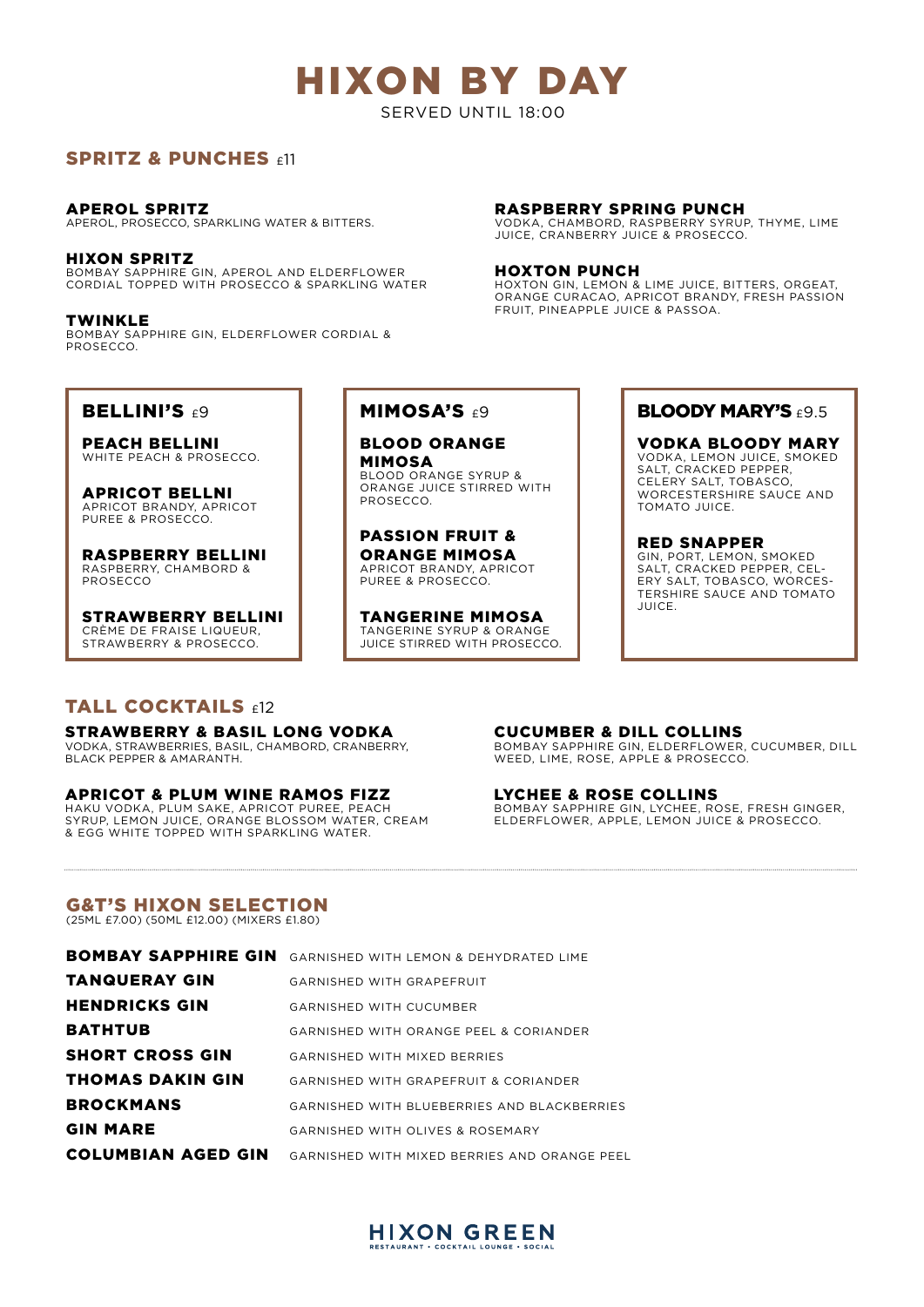# HIXON BY NIGHT

SERVED FROM 18:00

## **MARTINI COCKTAILS £12**

"THERE IS ONLY ONE WAY TO MAKE A PERFECT MARTINI COCKTAIL... THE WAY THE CUSTOMER WANTS IT!" **(GARNISHED WITH YOUR CHOICE OF FAT OLIVES, ZESTY LEMON, MINI PICKLES OR COCKTAIL ONIONS)** 

## VODKA MARTINI'S

YOUR CHOICE OF VODKA & RATIO OF DRY VERMOUTH.

### GIN MARTINI'S

YOUR CHOICE OF GIN & RATIO OF DRY VERMOUTH.

## DIRTY MARTINI'S

GIN OR VODKA STIRRED WITH DRY VERMOUTH, PLENTY OF OLIVE BRINE AND A TOUCH OF SMOKED SEA SALT. GARNISHED WITH FAT OLIVES.

## CLASSIC TWISTS  $f14$

#### HIXON NEGRONI

CARAMELISED APRICOT INFUSED GIN, MARTINI RISERVA SPECIALE RUBINO VERMOUTH & CAMPARI.

#### RASPBERRY CLOVER CLUB

BOMBAY SAPPHIRE GIN, LEMON JUICE, RASPBERRY SYRUP & EGG WHITE.

#### SALTED CARAMEL DAIQUIRI

SPICED RUM, LIME, JUICE & SALTED CARAMEL SYRUP.

#### TROPICAL WHISKY SOUR

GLENFIDDICH 12 YEAR MALT WHISKY, LEMON JUICE, BITTERS, EGG WHITE, & BANANA SYRUP

#### KAFFIR LIME LEAF GIMLET VODKA, & KAFFIR LIME LEAF CORDIAL WITH A FRESH LIME.

BLOOD ORANGE BOULEVARDIER WOODFORD RESERVE BOURBON, SWEET VERMOUTH, CAMPARI & BLOOD ORANGE

STEMMED GINGER PENICILLIN JOHNNY WALKER GOLD LABEL WHISKY, FRESH LEMON JUICE, STEMMED GINGER, EGG WHITE & SPOON OF HONEYCOMB.

PLUM WINE PUNCH ROMAINE BACARDI WHITE RUM, PLUM WINE, BLOOD ORANGE SYRUP, LEMON JUICE, ORANGE JUICE, EGG WHITE & CHAMPAGNE TO TOP.

# OLD FASHIONED SELECTION

## CLASSIC BOURBON **OLD FASHIONED £12**

WOODFORD RESERVE BOURBON, CHERRY, BITTERS, SUGAR & ORANGE

## CHOCOLATE & CIGAR OLD FASHIONED £18

HENNESSY VS COGNAC, JADE PERIQUE TOBACCO LIQUEUR, CHOCOLATE SYRUP & BITTERS

### RUM & MAPLE **OLD FASHIONED £12**

AGED RUM, BITTERS, CHERRY & MAPLE SYRUP

#### SALTY/SAVOURY COCKTAILS  $\epsilon$ 11 SERVED SHORT

#### SPICY AVOCADO MARGARITA

TEQUILA, TRIPLE SEC, AVOCADO, GREEN CHILIS, CORIANDER, LIME, AGAVE & SMOKED SALT.

#### YELLOW TOMATO & SAFFRON SOUR VODKA, YELLOW CHERRY TOMATO, SAFFRON & PEACH SYRUP, LEMON, EGG WHITE & CURLY PARSLE.

#### SMOKED BEETROOT & ROSE MEZCAL

MEZCAL, BEETROOT, ROSE, VANILLA, APPLE, LEMON JUICE & SMOKED CHILI SALT.

#### PINEAPPLE & BASIL RUM

SIGNATURES

SPICED RUM, BASIL, PINEAPPLE, APPLE, VANILLA SYRUP & LIME JUICE

#### SAFFRON & PEACH WHISKY

JOHNNIE WALKER BLACK LABEL, LEMON JUICE, SAFFRON & PEACH SYRUP, BITTERS & EGG WHITE.

# DELICIOUS & CREAMY £13

CHAMPAGNE COLADA WHITE RUM, COCONUT, CHAMPAGNE, LIME & PINEAPPLE JUICE BLENDED WITH COCONUT SORBET.

ADVOCAAT & PASSION FRUIT CREAM WHITE RUM, ADVOCAAT, VANILLA SYRUP, CHOCOLATE BITTERS, FRESH PASSION FRUIT & PUREE, CUSTARD, MILK & VANILLA CREAM.

RUM & CHOCOLATE ESPRESSO SPICED RUM, KAHLUA, ESPRESSO, SALTED CARAMEL, CHOCO-LATE BITTERS, CHICORY & VANILLA CREAM.

## **WHITE CHOCOLATE & MINT MARTINI**<br>VODKA, BAILEYS, CRÈME DE MENTHE, MOZART WHITE CHOCOLATE, BITTERS.

| <b>ZOMBIE OF</b><br><b>EAST SUSSEX</b>  | £14 | WHITE, GOLD & DARK RUMS SHAKEN WITH BITTERS, ORGEAT, ORANGE, PEACH,<br>APRICOT AND PINEAPPLE JUICE TOPPED WITH A TOUCH OF ABSINTHE ALIT. |
|-----------------------------------------|-----|------------------------------------------------------------------------------------------------------------------------------------------|
| <b>PISCO &amp;</b><br><b>SUMAC SOUR</b> | 14ء | PISCO, LEMON JUICE, BITTERS, EGG WHITE & KIWI & BAYLEAF SYRUP.                                                                           |
| <b>ENGLISH</b><br><b>BUTTERFLY</b>      | 14ء | BOMBAY SAPPHIRE GIN, LEMON & BUTTERFLY PEA FLOWER SYRUP TOPPED WITH PROSECCO.                                                            |